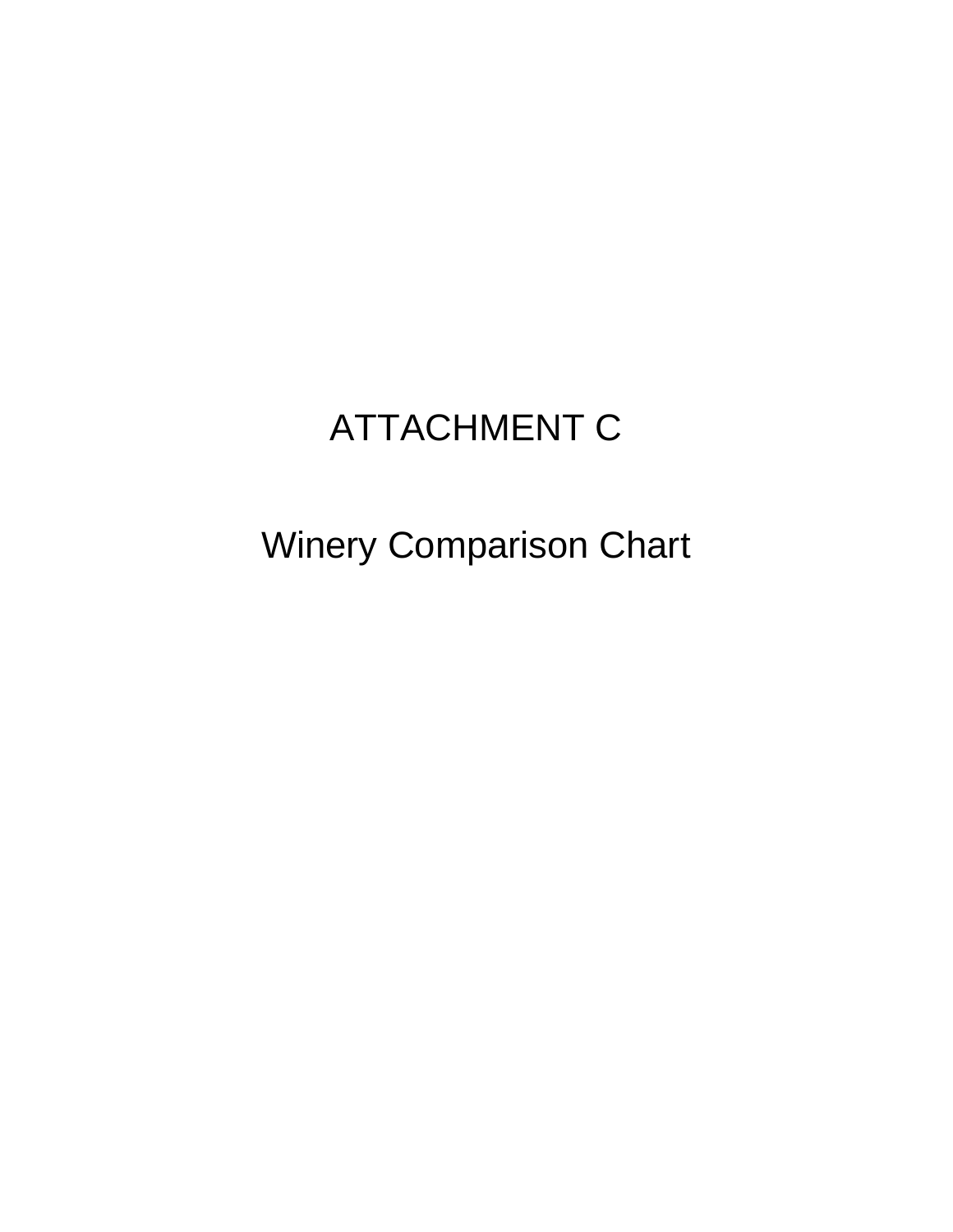| <b>LOCATIONAL CRITERIA</b>                                                                           | <b>STAFF COMMENTS</b>             |
|------------------------------------------------------------------------------------------------------|-----------------------------------|
| Size of Parcel                                                                                       | $±42.96$ acres and $±40.11$ acres |
| Proximity of Nearest Residence                                                                       | 1,000 feet                        |
| Number of Wineries Located Within One Mile                                                           | FOUR $(4)$                        |
| Located Within the Napa Valley Business Park (AKA                                                    |                                   |
| Airport Industrial Area)                                                                             | N/A                               |
| Primary Road Currently or Projected to be Level of                                                   |                                   |
| Service D or Below                                                                                   | <b>NO</b>                         |
| Primary Road a Dead End                                                                              | <b>YES</b>                        |
| Located Within a Flood Zone                                                                          | <b>NO</b>                         |
| Located Within a Municipal Reservoir Watershed<br>Located Within a State Responsibility Area or Fire | <b>NO</b>                         |
| <b>Hazard Severity Zone</b>                                                                          | <b>YES</b>                        |
| Located Within an Area of Expansive Soils                                                            | <b>NO</b>                         |
| Located Within a Protected County Viewshed                                                           | <b>NO</b>                         |
| <b>Result in the Loss of Sensitive Habitat</b>                                                       | <b>NO</b>                         |
| <b>OPERATIONAL CRITERIA</b>                                                                          | <b>STAFF COMMENTS</b>             |
| Napa Green Certified or Other Related Program                                                        | <b>NO</b>                         |
| Percentage of Estate Grapes Proposed                                                                 | 100                               |
| Number of Proposed Variances                                                                         | 0                                 |
| <b>Wastewater Processed On-Site</b>                                                                  | <b>YES</b>                        |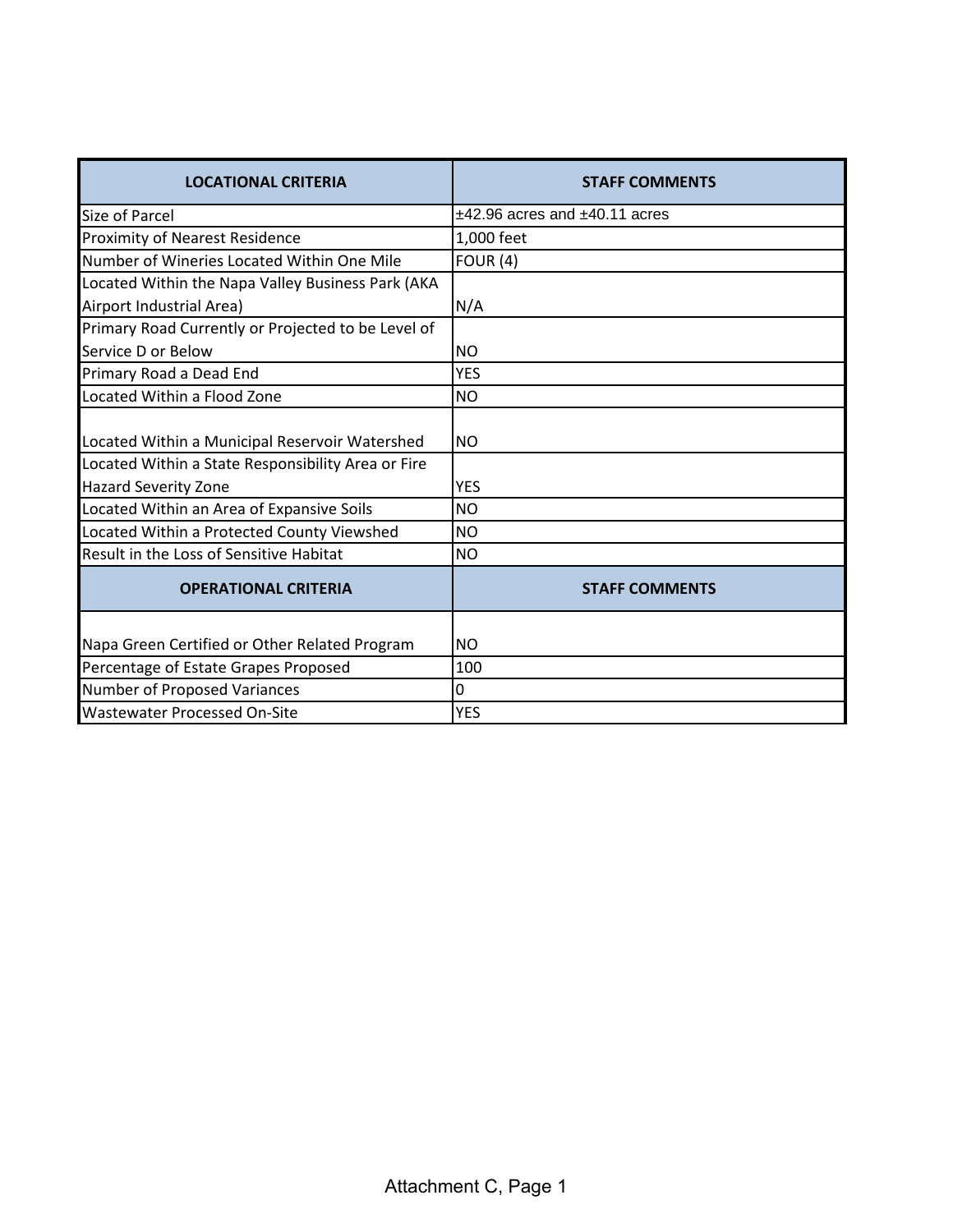| <b>Voluntary Greenhouse Gas Emission Reduction</b> | Voluntary best management practices proposed:           |
|----------------------------------------------------|---------------------------------------------------------|
| <b>Measures Proposed</b>                           | intend to use energy conserving lighting and connect    |
|                                                    | to recycled water and already do: energy star           |
|                                                    | roof/living roof/cool roof; connection to recycled      |
|                                                    | water; install water efficient fixtures; low impact     |
|                                                    | development; water efficient landscape; recycle 75%     |
|                                                    | of all waste; compost 75% food and garden material;     |
|                                                    | implement a sustainable purchasing and shipping         |
|                                                    | programs; site design that is oriented and designed to  |
|                                                    | optimize conditions for natural heating, cooling, and   |
|                                                    | day lighting of interior spaces, and to maximize winter |
|                                                    | sun exposure, such as a cave; limit the amount of       |
|                                                    | grading and tree removal during construction of the     |
|                                                    | required access road improvements; local food           |
|                                                    | production; education to staff and visitors on          |
|                                                    | sustainable practices; use 70-80% cover crop; and       |
|                                                    | retain biomass removed via pruning and thinning by      |
|                                                    | chipping the material and reusing it rather than        |
|                                                    | burning on-site. All winery activities are conducted    |
|                                                    | within an existing cave which has been oriented to the  |
|                                                    | south where the portal entry is shaded trees.           |
|                                                    |                                                         |
|                                                    |                                                         |
|                                                    |                                                         |
| Vanpools, Flexible Work Shifts, Shuttles, or Other | <b>NO</b>                                               |
| <b>Traffic Congestion Management Strategies</b>    |                                                         |
| Proposed                                           |                                                         |
| <b>Violations Currently Under Investigation</b>    | <b>NONE</b>                                             |
| High Efficiency Water Use Measures Proposed        | <b>YES</b>                                              |
| Existing Vineyards Proposed to be Removed          | <b>NO</b>                                               |
|                                                    |                                                         |
| On-Site Employee or Farmworker Housing Proposed    | <b>NO</b>                                               |
| Site Served by a Municipal Water Supply            | <b>NO</b>                                               |
| Site Served by a Municipal Sewer System            | <b>NO</b>                                               |
| Recycled Water Use Proposed                        | <b>NO</b>                                               |
| New Vineyards Plantings Proposed                   | <b>NO</b>                                               |
| Hold & Haul Proposed: Temporary (Duration of       |                                                         |
| Time) or Permanent                                 | <b>NO</b>                                               |
| <b>Trucked in Water Proposed</b>                   | <b>NO</b>                                               |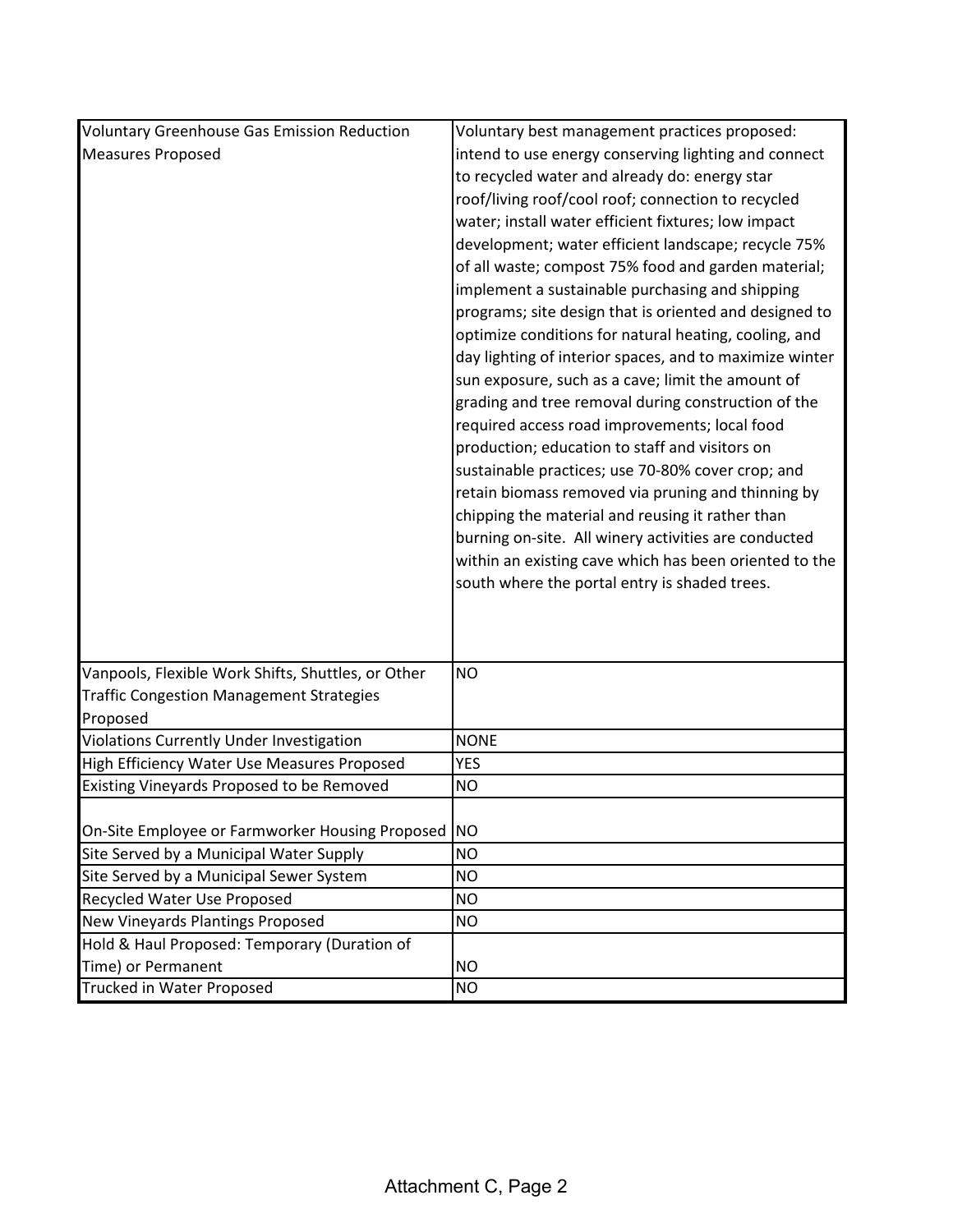| <b>Name</b>                                          | <b>Address</b>              | <b>Bldg Size</b> | <b>Cave Size</b> | <b>Production</b> | Tours/<br>Tastings Visitors | <b>Weekly</b> | <b>Number of</b><br><b>Marketing</b><br>Events | <b>Employees</b> |
|------------------------------------------------------|-----------------------------|------------------|------------------|-------------------|-----------------------------|---------------|------------------------------------------------|------------------|
| Porter Vineyards                                     | 1187 Green Valley Rd, Napa  | 3,000            | 21,000           | 12,000 APPT       |                             | 2.3           |                                                |                  |
| Paul Hobbs-Nathan Coombs Winery 2184 Imola Ave, Napa |                             | 17,625           |                  | 60,000 APPT       |                             | 210           |                                                |                  |
| Griggs Winery                                        | 1020 Third Ave, Napa        | 541              |                  | $2,000$ APPT      |                             |               |                                                | $\Omega$         |
| <b>Star Hill Winery</b>                              | 1075 Shady Brook Lane, Napa | 800              |                  | $2,090$ APPT      |                             |               |                                                |                  |
|                                                      |                             |                  |                  |                   |                             |               |                                                |                  |
|                                                      |                             |                  |                  |                   |                             |               |                                                |                  |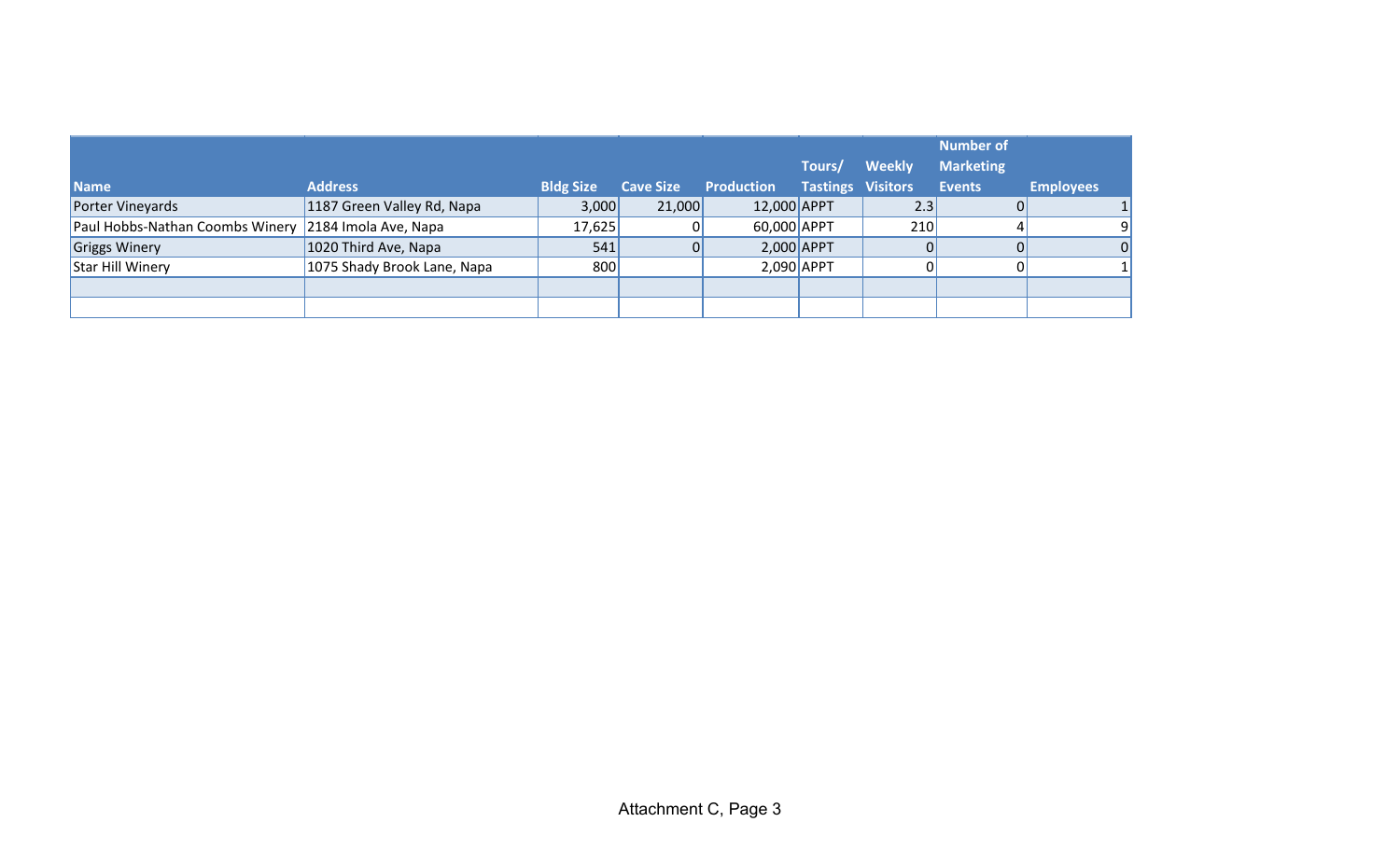## **BY APPOINTMENT WINERIES**

|                                     |                  |                  |                   |                 |                 |                 | <b>Annual</b>    | <b>Number of</b> |                   |                 |                      |
|-------------------------------------|------------------|------------------|-------------------|-----------------|-----------------|-----------------|------------------|------------------|-------------------|-----------------|----------------------|
|                                     |                  |                  |                   | <b>Daily</b>    | <b>Weekly</b>   | <b>Annual</b>   | <b>Marketing</b> | <b>Marketing</b> | <b>Annual</b>     |                 |                      |
| <b>Name</b>                         | <b>Bldg Size</b> | <b>Cave Size</b> | <b>Production</b> | <b>Visitors</b> | <b>Visitors</b> | <b>Visitors</b> | <b>Visitors</b>  | <b>Events</b>    | <b>Visitation</b> | <b>Acres</b>    | <b>Location</b>      |
| <b>CASTELLUCCI FAMILY WINERY</b>    | 12,376           | 0                | 30,000            | 50              | 210             | 10,920          | 830              | 19               | 11,750            |                 | 19.30 valley floor   |
| <b>HILLVIEW VINEYARD</b>            | 7,700            | $\Omega$         | 30,000            | 16              | 112             | 5,824           | 1,430            | 27               | 7,254             |                 | $16.01$ valley floor |
| YOUNTVILLE WASHINGTON STREET WINERY | 5,264            |                  | 30,000            | 25              | 175             | 9,100           | 400              | 11               | 9,500             |                 | 10.50 valley floor   |
| <b>FANTESCA ESTATE</b>              | 4,700            | 6,900            | 30,000            | 18              | 100             | 5,200           | 1,205            | 43               | 6,405             |                 | 52.56 hillside       |
| JUDD'S HILL WINERY                  | 7,108            | 0                | 30,000            | $\,8$           | 28              | 1,456           | 01               | 0                | 1,456             |                 | 20.05 valley floor   |
| <b>CHATEAU LANE WINERY</b>          | 10,548           | 0                | 30,000            | 21              | 147             | 7,644           | 270              | 9                | 7,914             | $11.37$ MST     |                      |
| <b>FONTANELLA WINERY</b>            | 7,569            | $\overline{0}$   | 30,000            | 4               | 10              | 520             | 220              |                  | 740               |                 | 26.44 hillside       |
| H and L WINERY                      | 5,000            | $\overline{0}$   | 30,000            | 20              | 140             | 7,280           | 400              | 11               | 7,680             |                 | 41.15 valley floor   |
| <b>WALLIS FAMILY ESTATE</b>         | 11,711           | $\overline{0}$   | 30,000            | 18              | 108             | 5,616           | 225              | 3                | 5,841             |                 | $0.00$  hillside     |
| <b>EAGLE EYE WINERY</b>             | 8,800            | $\overline{0}$   | 30,000            | 16              | 112             | 5,824           | 1,452            | 53               | 7,276             |                 | 13.16 Gordon Valley  |
| <b>VIADER VINEYARDS</b>             | 4,714            | 14,100           | 32,000            | $\pmb{0}$       | $\mathbf 0$     | 288             | 36               | 3                | 324               |                 | 45.84 hillside       |
| <b>PALMAZ WINERY</b>                | $\mathbf{0}$     | 55,000           | 35,000            | 50              | 350             | 18,200          | 130              | $\vert 3 \vert$  | 18,330            | 122.12 hillside |                      |
| <b>NEAL WINERY</b>                  | 8,150            | 7,132            | 35,000            | 15              | 35              | 1,820           | 300              | $\overline{7}$   | 2,120             |                 | 12.71 Angwin         |
| <b>ROCKY RIDGE WINERY</b>           | 18,280           | 16,600           | 35,000            | 8               | 40              | 2,080           | 970              | 28               | 3,050             |                 | 20.00 Angwin         |
| <b>MADRIGAL VINEYARDS</b>           | 7,617            | 0                | 36,000            | 4               | 20              | 1,040           | 170              |                  | 1,210             |                 | 10.16 valley floor   |
| <b>STAGLIN WINERY</b>               | 28,108           | 28,483           | 36,000            | 10              | 100             | 5,200           | 740              | 9                | 5,940             |                 | 10.05 valley floor   |
| <b>HARTWELL WINERY</b>              | 8,000            | 5,000            | 36,000            | 24              | 120             | 6,240           | 465              | 8                | 6,705             |                 | $29.81$ valley floor |
| <b>NAPA HARVEST WINERY</b>          | 5,120            | 7,440            | 36,000            | 20              | 50              | 2,600           | 140              |                  | 2,740             |                 | 10.81 Wooden Valley  |
| <b>DEL BONDIO WINERY</b>            | 7,000            | $\Omega$         | 38,000            | 0.6             |                 | 156             | 01               | 0                | 156               |                 | 31.10 valley floor   |
|                                     |                  |                  |                   |                 |                 |                 |                  |                  |                   |                 |                      |
| <b>AVERAGE CALCULATION</b>          | 8,830            | 7,814            | 32,579            | 18              | 103             | 5,106           | 552              | 15               | 5,600             | 26.48           |                      |
| <b>MEDIAN CALCULATION</b>           | 7,617            | 0                | 30,000            | 17              | 104             | 5,200           | 400              | 9 <sub>l</sub>   | 5,940             | 19.30           |                      |

| L VINEYARDS (Approved)<br><b>CALDWE</b> | $\overline{0}$ | 18,438<br>- 6 | 25,000 | $\mathbf{8}$ | 40  | 2,080  | 270   | --          | 2,350    | 42.96 MST |  |
|-----------------------------------------|----------------|---------------|--------|--------------|-----|--------|-------|-------------|----------|-----------|--|
| VINEYARDS (Proposed)<br><b>CALDWE</b>   | $\mathbf{0}$   | 21,865        | 35,000 | 35           | 245 | 12,075 | 1,040 | 1 Q I<br>-- | 115<br>. | 42.96 MST |  |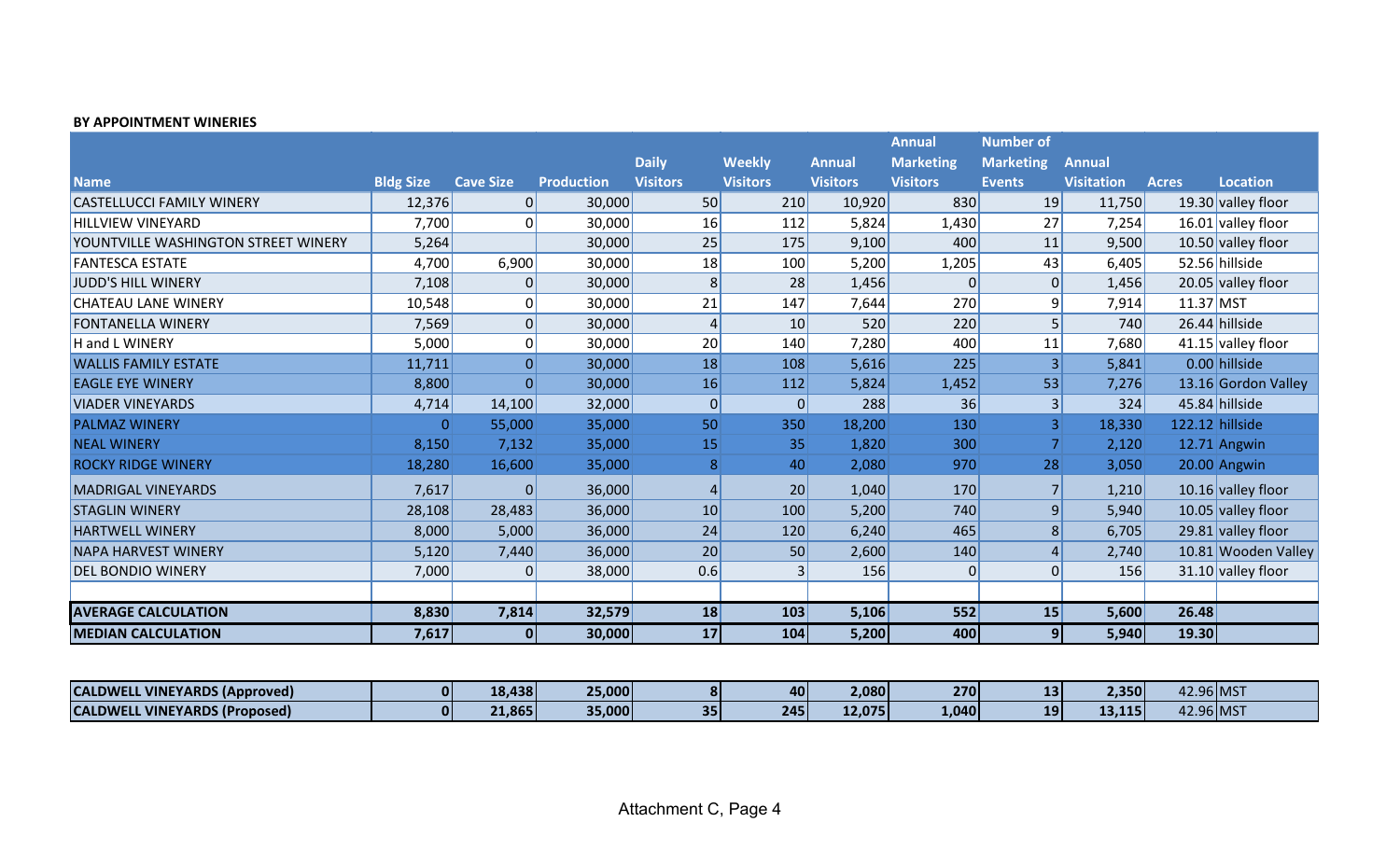## **PRE-WDO WINERIES**

|                            |                  |                  |                   |                 |                 |                 | <b>Annual</b>    | <b>Number of</b> |                   |              |                    |
|----------------------------|------------------|------------------|-------------------|-----------------|-----------------|-----------------|------------------|------------------|-------------------|--------------|--------------------|
|                            |                  |                  |                   | <b>Daily</b>    | <b>Weekly</b>   | <b>Annual</b>   | <b>Marketing</b> | <b>Marketing</b> | <b>Annual</b>     |              |                    |
| <b>Name</b>                | <b>Bldg Size</b> | <b>Cave Size</b> | <b>Production</b> | <b>Visitors</b> | <b>Visitors</b> | <b>Visitors</b> | <b>Visitors</b>  | <b>Events</b>    | <b>Visitation</b> | <b>Acres</b> | Location           |
| <b>PARADIGM WINERY</b>     | 4616             |                  | 30000             | 10              | 15              | 780             | 30 <sup>2</sup>  |                  | 810               |              | 26.25 valley floor |
| <b>STAR VINEYARDS</b>      | 2800             |                  | 30000             |                 | 20              | 1,040           | 01               |                  | 1,040             |              | 1.44 valley floor  |
| GOOSECROSS CELLARS         | 7151             |                  | 30000             | 50              | 350             | 18,200          | 710              | 15               | 18,910            |              | 11.31 valley floor |
| <b>PESTONI FAMILY</b>      | 7900             |                  | 35000             | 20              | 150             | 7,800           | 01               |                  | 7,800             |              | 5.47 valley floor  |
|                            |                  |                  |                   |                 |                 |                 |                  |                  |                   |              |                    |
| <b>AVERAGE CALCULATION</b> | 5617             |                  | 31250             | 20              | 134             | 6,955           | 185              |                  | 7,140             | 11.12        |                    |
| <b>IMEDIAN CALCULATION</b> | 5884             |                  | 30000             | 15              | 85              | 4,420           | 15               |                  | 7,800             | 5.47         |                    |

| <b>L VINEYARDS (Approved)</b><br><b>CALDWELI</b> | 18438 | 25000 |    | 40  | 2,080  | 270  | --              | 2,350    | 42.96 MST |  |
|--------------------------------------------------|-------|-------|----|-----|--------|------|-----------------|----------|-----------|--|
| <b>CALDWELL</b><br>L VINEYARDS (Proposed)        | 21865 | 35000 | 35 | 245 | 12,075 | 1040 | 19 <sup>°</sup> | 115<br>. | 42.96 MST |  |